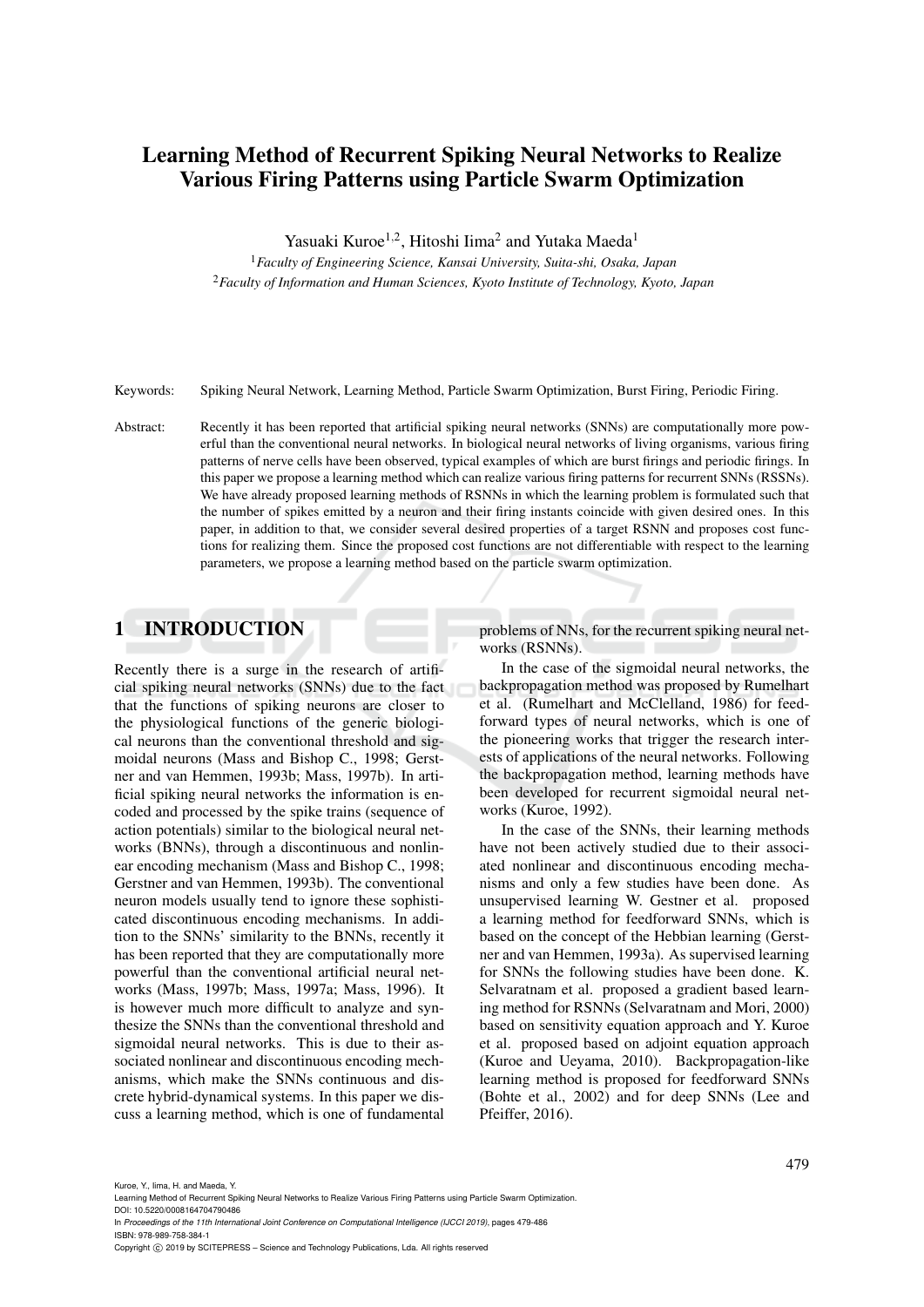

Figure 1: Schematic of the firing mechanism of the integrate and fire type SN.

In biological neural networks of living organisms, various firing patterns of nerve cells have been observed (Izhikevich, 2007), typical examples of which are burst firings and periodic firings. It is expected that artificial SNNs with recurrent architectures realize various complicated firing patterns (Izhikevich, 2004; Izhikevich, 2007) because of their behavior as nonlinear dynamical systems. In this paper we propose a learning method which can realize various firing patterns for RSNNs. As stated above learning methods of RSNNs were proposed in (Selvaratnam and Mori, 2000; Kuroe and Ueyama, 2010), in which the learning problem is formulated such that the number of spikes emitted by a neuron and their firing instants coincide with given desired ones. In addition to that, in this paper we consider several desired properties of a target RSNN and propose cost functions for realizing them. Since the proposed cost functions are not differentiable with respect to the learning parameters and their gradients do not exist, the gradient based methods cannot be used. We propose a learning method based on the particle swarm optimization (PSO)(Kennedy and Eberhart, 2001).

# 2 SPIKING NEURAL NETWORKS

### 2.1 Firing Mechanism of SNs

In this paper we consider the integrate-and-fire type spiking neurons (SNs) shown in Fig. 1. The firing mechanism of the *i*-th integrate-and-fire type spiking neuron is as follows. When an input stimulus  $e_i(t)$  is fed into the integrator with transfer function  $1/(s+c_i)$ , a spike is emitted at the moment when the internal state  $p_i(t)$  which corresponds to the membrane potential of a biological neuron reaches the threshold value  $s_i$ . At the instant of spike emission the sign of the internal state  $p_i(t)$  is observed and assigned to the output spike and the internal state  $p_i(t)$  is reset to zero. The firing mechanism is mathematically described as follows.

$$
\sigma_i(t) = \sum_{k_i=1}^{K_i} \varepsilon_{i,k_i} \times \delta(t - t_{i,k_i})
$$
 (1)

$$
t_{i,k_i} = \min[t : t > t_{i,k_i-1}, |p_i(t)| \ge s_i]
$$
 (2)

$$
\varepsilon_{i,k_i} = \text{sgn}[p_i(t_{i,k_i})] \tag{3}
$$

$$
\frac{dp_i(t)}{dt} = -c_i p_i(t) + e_i(t), \ \ t_{i,k_i-1} < t < t_{i,k_i} \tag{4}
$$

$$
p_i(0) = p_i^0,\t\t(5)
$$

$$
p_i(t_{i,k_i}^+) = 0, \ \ k_i = 1, \dots K_i,
$$
 (6)

where,  $\sigma_i(t)$ : output sequence of spikes of the *i*th spiking neuron,  $K_i$ : total number of spikes fired before time *t*,  $t_{i,k_i}$ : time at which the  $k_i^{\bar{t}h}$  spike is emitted,  $p_i(t)$ : internal state,  $p_i^0$ : initial condition of  $p_i(t)$ ,  $s_i$ : threshold value,  $e_i(t)$ : input to the spiking neuron, and  $p_i(t_{i,k_i}^-) = \lim_{\varepsilon \to 0} p_i(t_{i,k_i}^- - \varepsilon)$ ,  $p_i(t_{i,k_i}^+) =$  $\lim_{\varepsilon \to 0} p_i(t_{i,k_i} + \varepsilon), \varepsilon > 0$ . Equation (6) denotes the resetting mechanism of the SN at spike emission times.

### 2.2 Model of Spiking Neural Networks



Figure 2: Model of the connections of *i*-th spiking neuron in the SNN.

In this paper we consider recurrent spiking neural networks (RSNNs) in which integrate-and-fire type spiking neurons shown in Fig.1 are fully connected through synaptic weights  $w_{i,j}$  and time delay elements  $g_{i,j}(s)$ . Figure 2 shows a schematic diagram of the connection of the *i*th spiking neuron in the RSNN. We let here the number of neurons composed in the RSNN be *M*. The elements  $g_{i,j}(s)$  determine shape of post synaptic potentials, so called spike-response function as shown in Fig. 3, or delay due to the spike transmission between spiking neurons. Synaptic weights  $w_{i,j}$  are multiplied by the time delay elements  $(w_{i,j} \times g_{i,j}(s))$ . The input stimulus  $e_i(t)$  of the *i*-th SN is generated by the weighted sum of each output  $y_{i,j}(t)$  of the element  $g_{i,j}(s)$  and the external input  $v_i(t)$ . The input  $u_{i,j}(t)$  of  $g_{i,j}(s)$  is connected with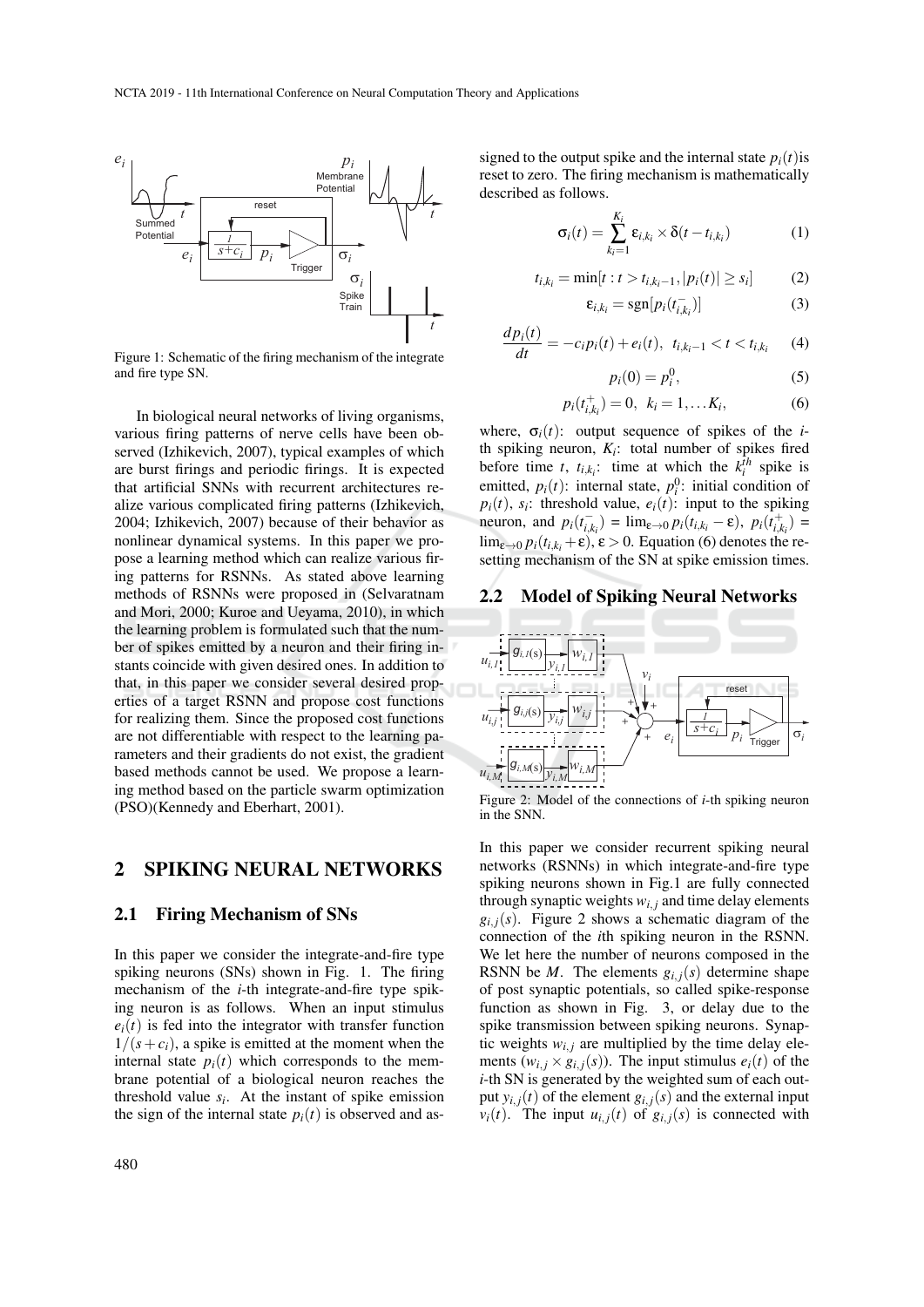

Figure 3: Spikes and spike-response function.

the output of the *j*-th neuron  $\sigma_i(t)$ . The connection topology of the entire RSNN is given by

$$
e_i(t) = \sum_{j=1}^{M} w_{i,j} y_{i,j}(t) + v_i(t),
$$
 (7)

$$
u_{i,j}(t) = \sigma_j(t). \tag{8}
$$

For the convenience of the derivation of the learning algorithms, the elements  $g_{i,j}(s)$  are expressed in the state space form:

$$
\frac{dx_{i,j}(t)}{dt} = A_{i,j}x_{i,j}(t) + b_{i,j}u_{i,j}(t)
$$
(9)

$$
y_{i,j}(t) = c_{i,j} x_{i,j}(t) \tag{10}
$$

$$
x_{i,j}(0) = x_{i,j}^0, \quad i, j = 1, \cdots, M
$$
 (11)

$$
g_{i,j}(s) = c_{i,j}(sI - A_{i,j})^{-1}b_{i,j},
$$

where  $x_{i,j}(t)$ : *N* dimensional state vector,  $x_{i,j}^0$ : *N* dimensional initial state vector and the dimensions of the system matrices and vectors  $A_{i,j}$ ,  $b_{i,j}$  and  $c_{i,j}$  are  $N \times N$ ,  $N \times 1$  and  $1 \times N$ , respectively. Equations (1)∼(11) give the whole description of the RSNN considered in this paper.

# 3 PROPOSED METHOD

# 3.1 Examples of Firing Patterns

In biological neural networks of living organisms, various firing patterns of nerve cells are observed. The purpose of this paper is to propose a learning method of neural network that produces such firing patterns. Here we introduce two examples of such firing patterns observed in biological neural networks of living organisms like human brains. One typical example is a burst firing pattern. It is a firing pattern as shown in Fig. 4, in which the number of firings suddenly increases and decreases and the firing time interval and the non-firing time interval are clearly divided. In the figure an example of the time evolution of the membrane potential of a neuron which generates burst firing is shown. Another typical example is a periodic firing pattern. It is a firing pattern in which a same firing pattern is repeated with a constant period. In both firing patterns, burst and periodic firing patterns, there could exist various firing patterns depending on firing time, firing frequency and so on.



Figure 4: An example of burst firing.

#### 3.2 Formulation of Learning Problems

### 3.2.1 Learning Problem for Generating Various Firing Patterns

We now formulate the learning problem which realizes various firing patterns. As stated above, in burst firing patterns the firing time interval and the nonfiring time interval are clearly divided. In order to realize this, it is necessary to divide total time interval into some sub time intervals and specify a desired firing pattern to each sub time interval.

Suppose that the RSNN operates starting at time  $t = 0$  and finishing at time  $t = t_f$  and the total time interval is  $0 \le t < t_f$ . For each neuron, say the *i*-th SN denoted by  $SN<sub>i</sub>$  in the RSNN, we divide the total time interval into sub time intervals and the number of sub time intervals is denoted by *S<sup>i</sup>* . For the *i*-th SN, let  $tv_i$ -th sub time interval be  $t_{i,tv_i}^s \leq t < t_{i,tv_i}^e$ ,  $(tv_i =$ 1,2,  $\cdots$ , *S<sub>i</sub>*), where the start time  $t_{i,tv_i}^s$  and the finish time  $t_{i,tv_i}^e$  satisfy the following equations.

$$
t_{i,tv_i}^e = t_{i,tv_i+1}^s (i = 1, 2, \cdots, M; tv_i = 1, \cdots, S_i - 1)
$$
  

$$
t_{i,1}^e = 0, \quad t_{i,S_i}^e = t_f (i = 1, 2, \cdots, M)
$$
 (12)

We now formulate the learning problem which realizes various firing patterns. We already proposed a learning method of the RSNNs described by (1)∼(11), in which the learning problem is formulated such that the number of spikes emitted by SN and their firing instants coincide with given desired numbers of spikes and their desired firing instants for the interval [0,*t<sup>f</sup>* ] (Selvaratnam and Mori, 2000; Kuroe and Ueyama, 2010). In this paper, in order to realize various firing patterns, in addition to the learning problem in (Selvaratnam and Mori, 2000; Kuroe and Ueyama, 2010) we consider the learning problems in which desired number of spikes without specifying their firing instant is given, and desired values of upper and/or lower limit of the number of spikes emitted by SN are given. The learning problem is formulated as follows.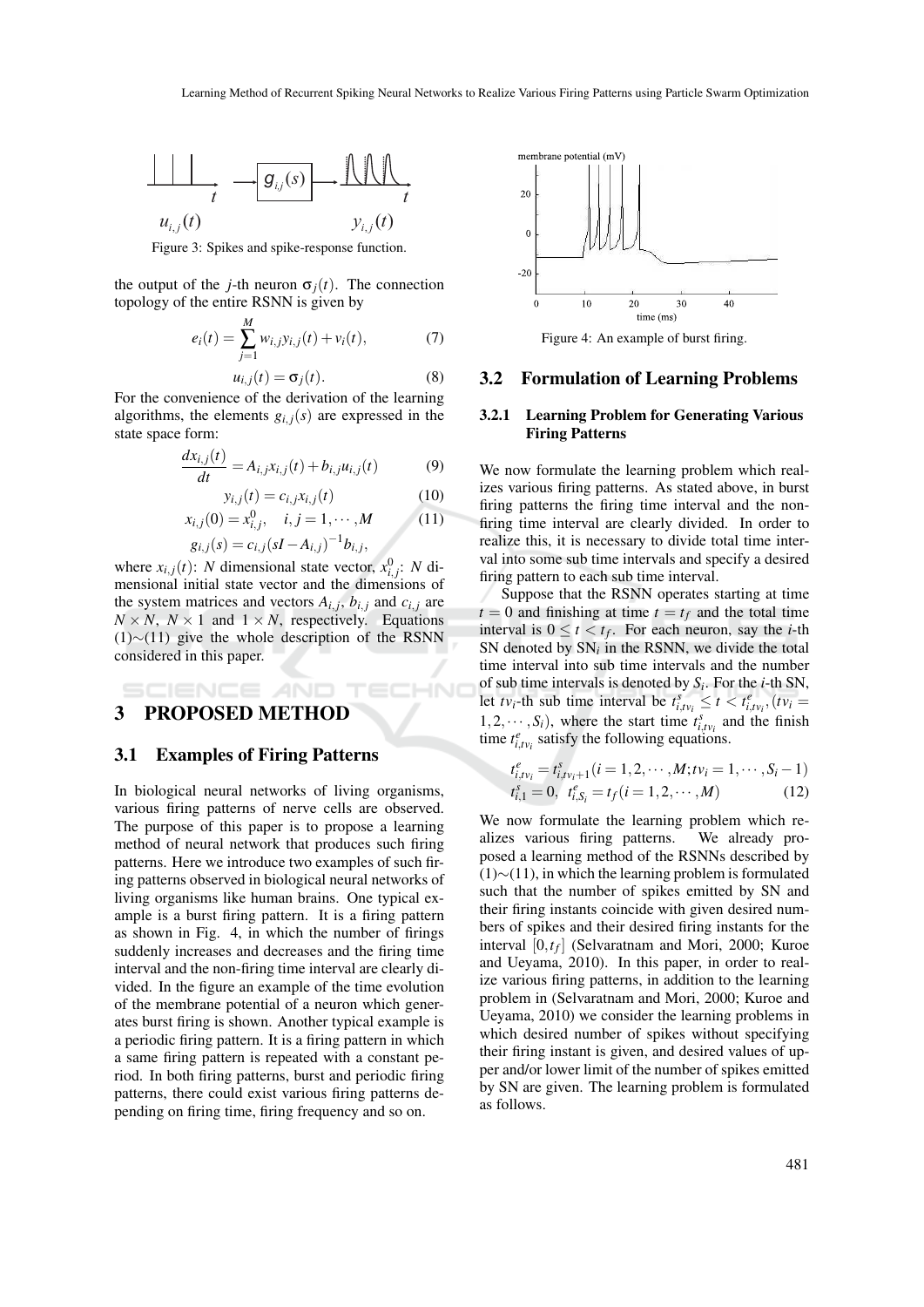[Learning Problem]

Determine the values of the synaptic weights  $w_{i,j}$  such that the RSNN generates the desired spike sequence if one of the values of the following items is specified for any given neuron  $SN<sub>i</sub>$  in the RSNN and any given sub time interval  $t_{i,tv_i}^s \le t < t_{i,tv_i}^e$ :

- a) the number of spikes and their firing instants,
- b) the number of spikes,
- c) the value of upper limit of the number of spikes,
- d) the value of lower limit of the number of spikes or
- e) the values of lower and upper limits of the number of spikes.

Let the set of the neurons  $SN_i$  which one of the items a)–e) is specified be *O* and the set of the indexes  $tv_i$  of the sub time intervals which one of the items a)–e) is specified be  $U_i$ . For the sub time interval  $t_{i,tv_i}^s \leq t < t_{i,tv_i}^e$  ( $tv_i \in U_i$ ), let the number of spikes which SN<sub>*i*</sub> emits be  $K_{i,tv_i}$ , and the time instant of  $k_{i,tv_i}$ -th spike be  $t_{i,k_{i,tv_i}}$  ( $k_{i,tv_i} = 1, 2, \cdots, K_{i,tv_i}$ ). We introduce the measures which represent discrepancies between  $K_{i,tv_i}$ ,  $t_{i,k_{i,tv_i}}$  and their specified values in a)–e) as cost functions, denoted by  $J_{i,tv_i}(t_{i,k_{i,tv_i}}, K_{i,tv_i})$ , and define the total cost function as follows.

$$
J_1 = \sum_{i \in O} \sum_{i \in U_i} \alpha_{i, i \vee i} J_{i, t \vee i} (t_{i, k_{i, t \vee i}}, K_{i, t \vee i}) \tag{13}
$$

where  $\alpha_{i,tv_i}$  are weight coefficients. The definition of  $J_{i,tv_i}$  will be given in the next section. Letting the learning parameters be  $X_1 =$  $(w_{1,1}, w_{1,2}, \dots, w_{i,j}, \dots, w_{M,M})$ , the learning problem here is reduced to the following optimization problem:

Minimize 
$$
J_1
$$
 (14)  
w.r.t.  $X_1$ 

#### 3.2.2 Learning Problem for Generating Periodic Firing Patterns

In order to make the network generate persistent periodic phenomena it should be a nonlinear dynamical system like the RSNNs described by (1)∼(11). Here we formulate the learning problem which generates various patterns in the previous subsection and makes them periodic with a given desired period *T*. In order to make them periodic, the state variables *p<sup>i</sup>* and  $x_{i,j}(t)$  of the RSNN must satisfy the conditions:

$$
p_i(t) = p_i(t+T), \qquad x_{i,j}(t) = x_{i,j}(t+T). \quad (15)
$$

The problem here is to determine the values of the network parameters which minimize the cost function  $J_1$  and make the conditions (15) being satisfied simultaneously. We introduce another cost function

to realize the conditions. Note that the initial states of the RSNN which realize the conditions (15) are unknown. As the learning parameters we choose not only the synaptic weights  $w_{i,j}$  but also the initial states of the RSNN,  $p_i^0$  and  $x_{i,j}^{0,n}$  ( $i = 1, 2, \dots, M$ ;  $n =$ 1,2,…,*N*). Defining  $X_2 = (w_{1,1},...,w_{i,j},...,w_{M,M},)$  $p_1^0, \dots, p_i^0, \dots, p_M^0, x_{1,1}^{0,1}, \dots, x_{i,j}^{0,n}, \dots, x_{M,M}^{0,N}$ , the learning problem here is reduced to the following optimization problem:

Minimize 
$$
J_1 + \beta J_2
$$
 (16)  
w.r.t.  $X_2$   
subject to  $|p_i^0| < s_i$ 

 $J_2$  is the cost function realizing the periodicity condition (15), the definition of which is given in the next section, and  $\beta$  is a weight coefficient. Note that the constraint  $|p_i^0| < s_i$  is set to prevent the fact that  $SN_i$ always fires at the initial time  $t = 0$  if  $|p_i^0| \geq s_i$ .

## 3.3 Defining the Cost Functions

It is known that, since PSO is an optimization method that uses only values of a cost function and does not require its continuity or the existence of its gradient, various cost functions can be set according to optimization problems. It is, therefore, important what kind of cost functions are set. We now propose cost functions which realize the items a)–e) and the periodicity condition (15).

#### 3.3.1 Cost Function for Firing Instants

Let the desired number of spikes emitted by  $SN_i$  for the time interval  $t_{i,tv_i}^s \le t < t_{i,tv_i}^e$  be  $K_{i,tv_i}^d$  and their desired firing instants be  $t_{i,k_{i}i_{t}i_{t}}^{d}$  ( $k_{i,tv_{i}} = 1, 2, \cdots, K_{i,tv_{i}}^{d}$ ). In order to realize that the number of spikes emitted by each SN*<sup>i</sup>* and their firing instants coincide with the given desired ones, we define the following cost function  $J_{11}$ .

$$
J_{11} = \sum_{k_{i,tv_i} = 1}^{K_{i,tv_i}} |t_{i,k_{i,tv_i}}^d - t_{i,k_{i,tv_i}}|^{ex} + J_{111}
$$
 (17)

where

$$
J_{111} = \begin{cases} \sum_{k_{i, v_i} = K_{i, v_i}^d} |t_{i, k_{i, v_i}}^p - t_{i, k_{i, v_i}}|^{ex}, (K_{i, v_i} > K_{i, v_i}^d) \\ \sum_{\substack{K_{i, v_i}^d \\ k_{i, v_i} = K_{i, v_i} + 1}}^{\substack{K_{i, v_i}^d \\ k_{i, v_i} + 1}} |t_{i, k_{i, v_i}}^d - t_{i, K_{i, v_i}}|^{ex}, (K_{i, v_i} < K_{i, v_i}^d) \\ 0, \qquad (K_{i, v_i} = K_{i, v_i}^d) \end{cases}
$$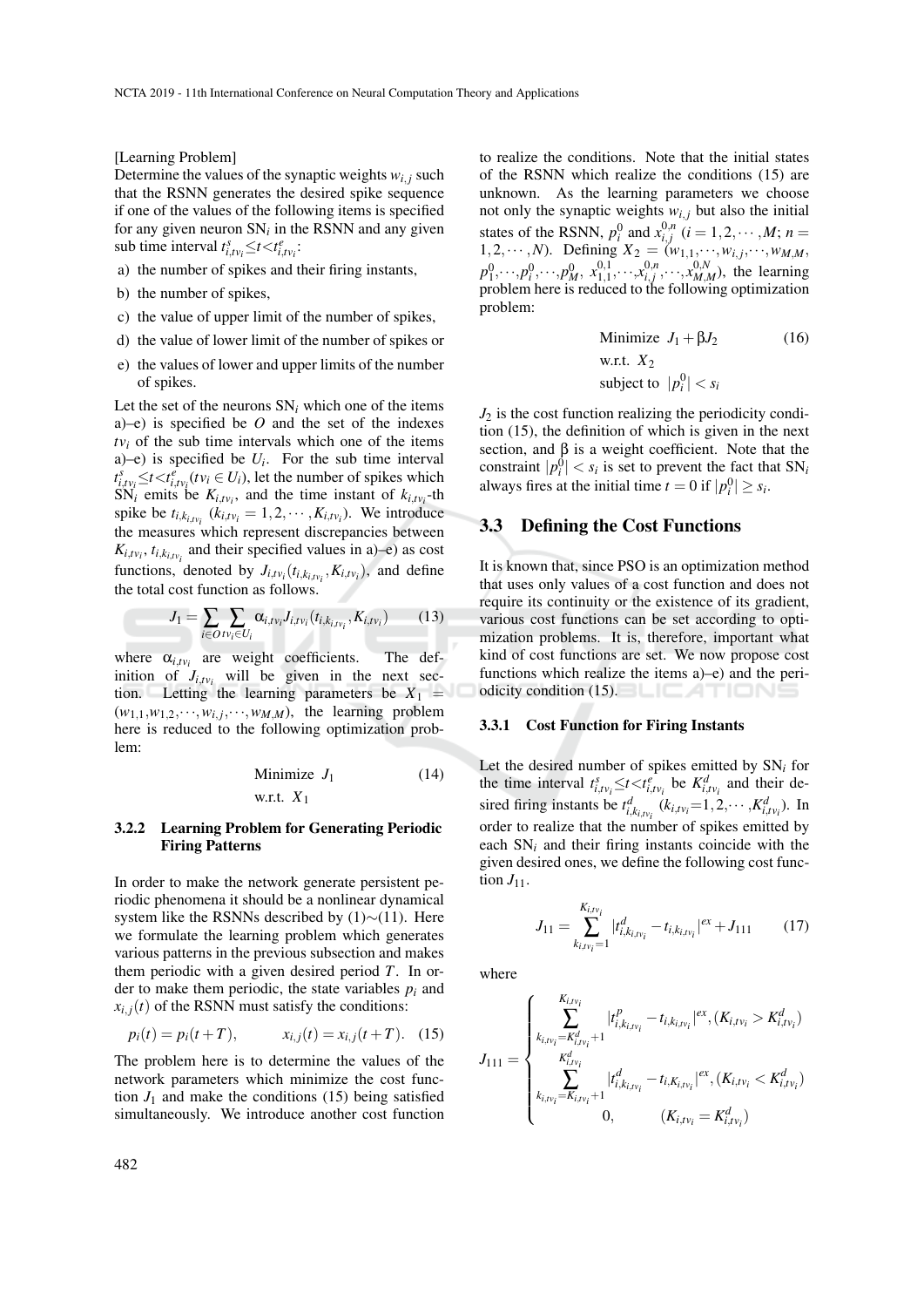and *ex* is the exponentiation parameter which is usually chosen as  $ex = 1$  or 2.  $J_{111}$  is a penalty function which is applied when the number of spikes emitted by  $SN_i$  does not coincident with the desired one. When  $K_{i,tv_i} > K_{i,tv_i}^d$ , in order to avoid the excess number of spikes being fired we set provisional teaching signals for the excess spikes. Let  $t_i^p$  $\int_{i,k_{i}v_i}^{p}$  be the timings of the provisional teaching signals to the firing instants of the excess spikes  $t_{i,k_i,v_i}$ ,  $k_{i,tv_i} = K_{i,tv_i}^d + 1, \cdots, K_{i,tv_i}$ . We choose values of  $t_i^p$  $\sum_{i,k_{i,t}v_i}^{p}$  to be larger enough than  $t_f$  ( $t_i^p$ )  $\int_{i,k_{i,tv_i}}^{p} >> t_f$ . When  $K_{i,tv_i} < K_{i,tv_i}^d$ , in order to make each  $SN_i$  generate additional spikes we set the penalty as follows. Considering that at the firing instant  $t_{i,K_{i,tv_i}}$  of the last actual spike emitted by SN<sub>i</sub> the missing  $K_{i,tv_i}^d - K_{i,tv_i}$ number of spikes fire simultaneously, we set the error between the last actual firing instant and the desired firing instants as in the second case of  $J_{111}$ .

#### 3.3.2 Cost Function for the Upper and Lower Limits of the Number of Spikes

Let the desired upper and lower limit values of the number of spikes emitted by SN*<sup>i</sup>* for the time interval  $t_{i,tv_i}^s \leq t < t_{i,tv_i}^e$  be  $K_{i,tv_i}^{du}$  and  $K_{i,tv_i}^{dl}$ , respectively. The cost function for the upper limit is set so that its value increases as the number of spikes emitted by SN*<sup>i</sup>* exceeds the upper limit value  $K_{i,tv_i}^{du}$  as follows.

$$
J_{12} = \max(K_{i, \nu_i} - K_{i, \nu_i}^{du}, 0)^{ex} \tag{18}
$$

The cost function for the lower limit is set so that its value increases as the number of spikes emitted by SN<sub>*i*</sub> lowers the lower limit value  $K_{i,tv_i}^{d\bar{l}}$  as follows.

$$
J_{13} = \max(K_{i,tv_i}^{dl} - K_{i,tv_i}, 0)^{ex}
$$
 (19)

#### 3.3.3 Cost Function for Generating Periodic Firing Patterns

In order to make firing pattern be periodic with period *T*, the state variables  $p_i(t)$  and  $x_{i,j}(t)$  of the RSNN must satisfy the conditions (15). The cost function  $J_2$ for the problem (16) is set so as to realize the conditions (15) as follows.

$$
J_2 = \sum_{n_T=1}^{N_T} \sum_{i=1}^{M} \left( |p_i^0 - p_i(n_T T)|^{ex} + \sum_{j=1}^{M} \sum_{n=1}^{N} |x_{i,j}^{0,n} - x_{i,j}^n(n_T T)|^{ex} \right)
$$
(20)

It is theoretically enough to let  $N_T = 1$ , however, we introduce the parameter  $N_T$  for numerical accuracy.

The items a)–e) in Subsection 3.2.1 can be realized by appropriately choosing from the cost functions  $J_{11}$ ,  $J_{12}$ ,  $J_{13}$  defined in the above section and combining them as follows.

a)  $J_{11}$  b)  $J_{12} + J_{13}$  (Let  $K^{du} = K^{dl}$ .) c)  $J_{12}$  d)  $J_{13}$  e)  $J_{12} + J_{13}$ 

## 3.4 Learning Method based on the PSO

The cost function  $J_{11}$  defined by (17) is differentiable with respect to the network parameters  $X_1 =$  $(w_{1,1}, w_{1,2}, \dots, w_{i,j}, \dots, w_{M,M})$  if  $ex = 2$ , and gradient based learning methods were proposed in (Selvaratnam and Mori, 2000; Kuroe and Ueyama, 2010) for RSNNs. Since the other cost functions are not differentiable, we use the particle swarm optimization method (PSO) (Kennedy and Eberhart, 2001) in order to solve the optimization problems (14) and (16). In the following we explain the outline of the PSO.

Consider an optimization problem of determining values of  $N_x$  decision variables  $X = (x_1, \dots, x_n, \dots, x_{N_x})$ which minimize a cost function  $J(X)$ . In the PSO, a swarm is prepared and its all member particles are used for solving the problem. Let *P* be the number of the particles (the swarm size), and  $X^{p,k}$  =  $(x_1^{p,k})$  $x_1^{p,k}, \dots, x_n^{p,k}, \dots, x_{N_x}^{p,k}$  be the candidate solution of *p*th particle  $(p = 1, 2, \dots, P)$  at the *k*-th iteration. The candidate solution of *p*-th particle at the next  $((k+1)$ th) iteration is determined based on the update equation of the PSO as follows.

$$
x_n^{p,k+1} = x_n^{p,k} + \triangle x_n^{p,k+1}
$$
 (21)

where

$$
\begin{array}{rcl}\n\triangle x_n^{p,k+1} & = & W \triangle x_n^{p,k} \\
& + & C_1 \cdot \text{rand}_1 \big( \big)_{n}^{p,k} \big( \text{pbest}_n^{p,k} - x_n^{p,k} \big) \\
& + & C_2 \cdot \text{rand}_2 \big( \big)_{n}^{p,k} \big( \text{gbest}_n^k - x_n^{p,k} \big) \quad (22)\n\end{array}
$$

and the update value  $\triangle X^p = (\triangle x_1^p)$  $\frac{p}{1}, \dots, \triangle x_n^p, \dots,$ 

 $\triangle x_{N_x}^p$  is called the velocity vector of the *p*-th particle,  $rand_1()^{p,k}_n, rand_2()^{p,k}_n$  are uniform random numbers in the range from 0 to 1, *W* is a weight parameter called the inertia weight, and  $C_1$  and  $C_2$  are weight parameters called the acceleration coefficients.  $pbest^{p,k} = (pbest_1^{p,k}, \dots, pbest_n^{p,k}, \dots, pbest_{N_x}^{p,k}))$  is called the personal best which is the best candidate solution found by the *p*-th particle until the *k*-th iteration and  $gbest^k = (gbest^k_1, \cdots, gbest^k_n, \cdots, gbest^k_N)$  is called the global best which is the best candidate solution found by all the members of the swarm, and they are given as: *pbest*<sup>*p*,*k*</sup></sup> =  $x_n^{p,k^*}$  and *gbest*<sup>*k*</sup><sub>n</sub> =  $pbest_n^{p^*,k}$  where  $k^* = \arg \min_{1 \leq k' \leq k} J(X^{p,k'})$  and  $p^* =$  $\arg \min_{1 \leq p \leq P} J(pbest^{p,k}).$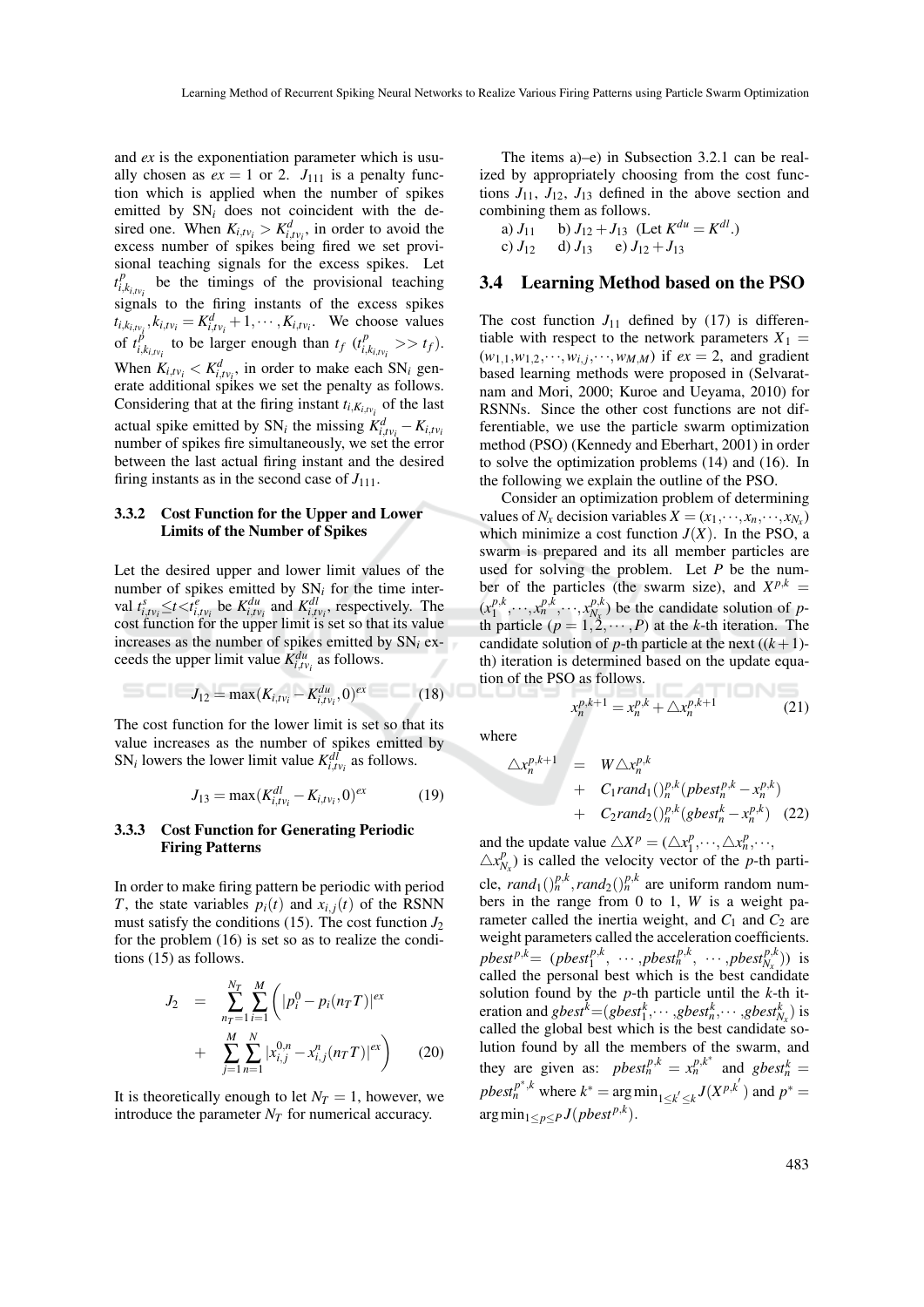NCTA 2019 - 11th International Conference on Neural Computation Theory and Applications

# 4 NUMERICAL EXPERIMENTS

### 4.1 Problems and Experiment

We prepare the following three learning problems for experiments and apply the proposed method to them. Experiment 1

We consider the RSNN consists of fully connected five neurons  $SN_i(i = 1, 2, ..., 5)$  and one input neuron  $SN_{input}$  which generates a triggering input  $v_i(t)$ as shown in Fig. 5. We let the triggering input be  $v_i(t) = \delta(0)$ . In this problem the total time interval [0.0,5.0) is divided into two sub time intervals  $[0.0, 2.5)$  and  $[2.5, 5.0)$ . The desired firing sequences shown in Table 1 are given to the RSNN, where it is trained so as that  $SN_1$  fires the desired numbers of spikes for each sub time interval and without assigning their firing instants, and  $SN_2$ ,  $SN_3$  and  $SN_4$  fire the desired lower and/or upper limit values of the number of spikes.  $SN<sub>5</sub>$  is not given desired firing sequences. This experiment is a learning problem in which the items b), c), d) and e) in 3.2.1 is specified.

#### Experiment 2

Experiment 2 is a learning problem in which the item b) in 3.2.1 is specified and burst firings with the desired number of spikes are realized. We consider the same RSNN as in Experiments 1 shown in Fig. 5. The time interval  $[0.0, 5.0)$  is divided into three sub time intervals  $[0.0, 1.0), [1.0, 1.5)$  and  $[1.5, 5.0)$ . The desired firing sequences shown in Table 2 are given to  $SN<sub>1</sub>$  of the RSNN so that it emits a specified desired number of spikes for the time interval [1.0, 1.5) and it does not fire for the other time intervals [0.0,1.0) and [1.5,5.0). The experiments are carried out for two conditions I ( $K_{1,2}^d = 10$ ) and II ( $K_{1,2}^d = 20$ ).

### Experiment 3

Experiment 4 is a learning problem in which the item b) in 3.2.1 is specified and a periodic firing is realized. We consider the RSNN consists of two neurons  $SN<sub>i</sub>(i = 1,2)$  which are mutually connected as shown in Fig. 6 because neural oscillators are usually realized by using such fully connected two neuron networks. The total time interval is [0.0,20.0) and it is divided into five sub time intervals [0.0,4.0),[4.0,8.0),[8.0,12.0),[12.0,16.0) and  $[16.0, 20.0]$ . The desired firing sequences shown in Table 3 are given to  $SN_1$  of the RSNN so that it fires a specified desired number of spikes for each sub time interval. In addition to that the periodic conditions (15) are given so that the RSNN generates a periodic firing pattern with the period  $T = 20$ .

In order to solve the problems of the above experiments it is necessary to choose appropriate cost functions in the optimization problems (14) and

(16). We choose the following cost functions for each problem:

Ex. 1: 
$$
J = \sum_{i \in O} \sum_{t \in U_i} (J_{12} + J_{13})
$$
  
\nEx. 2-I, II:  $J = \sum_{i \in O} \sum_{t \in U_i} (J_{12} + J_{13})$   
\nEx. 3:  $J = \sum_{i \in O} \sum_{t \in U_i} (J_{12} + J_{13}) + J_2$ 

In the experiments the parameters of the RSNN are set as follows. For all experiments we choose  $c_i = 0.2$ ,  $s_i = 1.0$  and the parameters in the state space model of the elements  $g_{i,j}(s)$  are:  $N = 2$  and  $A_{i,j} =$  $\sqrt{-3.0}$  0.0  $0.0 -6.0$  $\bigg), b_{i,j} = \left( \begin{array}{c} 1.0 \\ 1.0 \end{array} \right)$ 1.0  $\bigg), c_{i,j} = (1.0, −1.0).$  In Experiment 1 and 2 the initial states are chosen as  $p_i^0 = 0.0, x_{i,j}^0 = \begin{pmatrix} 0.0 \\ 0.0 \end{pmatrix}$ 0.0 .

For all the experiments the exponentiation parameter *ex* of the cost functions is chosen as  $ex = 2$ . For Experiment 3 the parameter  $N_T$  of the cost function *J*<sub>2</sub> is chosen as  $N_T = 1$  and the weight coefficient γ is chosen as  $\gamma = 25$ .

For all experiments the parameters of the particle swarm optimization are chosen as follows. The parameters of the update equations (21) and (22)  $(W, C_1, C_2)$  are chosen:  $(W, C_1, C_2) = (0.7, 1.4, 1.4)$ , the number of the particles is  $P = 100$  or  $P = 200$ , the maximum number  $T_{max}$  of learning iterations is  $T_{max}$  = 5000. In each experiment the learning iteration finishes when the number of the learning iteration reaches *Tmax*. For each particle the initial values of the candidate solution and its velocity,  $w_{i,j}^{p,0}$  and  $\triangle w_{i,j}^{p,0}$ , are determined randomly within the range  $[-10,10]$ . In Experiment 3 for each particle the initial values of the candidate solution and its velocity,  $p_i^0$ ,  $\triangle p_i^0$ ,  $x_{i,j}^{0,n}$ and  $\triangle x_{i,j}^{0,n}$  are determined randomly within the range  $[-1,1]$  by considering the fact that  $s_i = 1.0$ .



Figure 5: Fully connected five neurons  $SN_i(i = 1, ..., 5)$  and one input neuron SN*input* .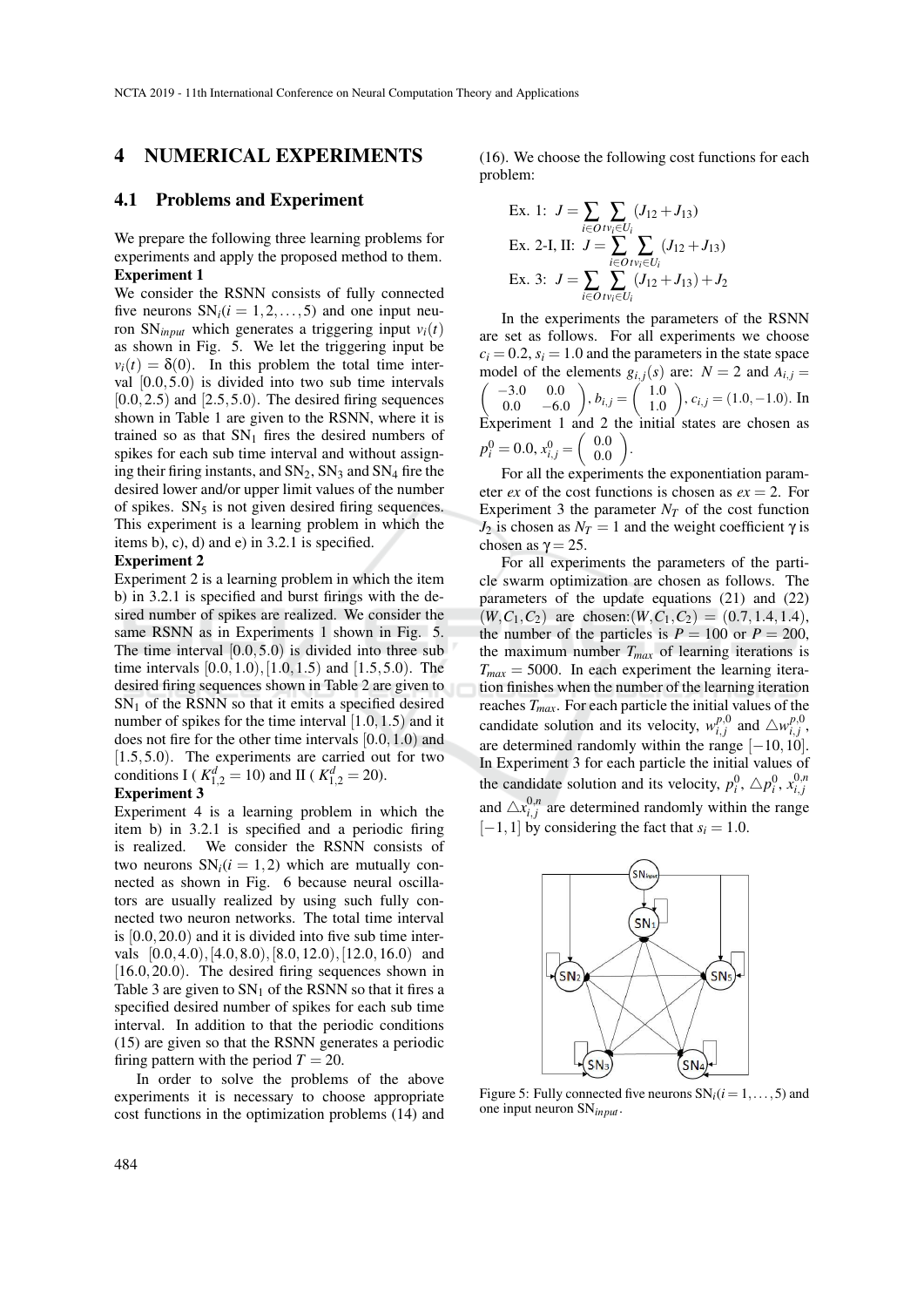

Figure 6: RSNN consists of mutually connected two neurons  $SN<sub>i</sub>(i = 1, 2)$ .

Table 1: Desired Firing Sequences (Ex. 1).

| Ex. 1 $(S_1, S_2 = 2, t_f = 5.0)$         |                          |                     |  |  |
|-------------------------------------------|--------------------------|---------------------|--|--|
| $[t_{i,tv_i}^{\rm s},t_{i,tv_i}^{\rm e})$ | [0.0, 2.5)               | [2.5, 5.0]          |  |  |
| $SN_1$                                    | $K_{1,1}^d = 8$          | $K_{1,2}^a = 3$     |  |  |
| SN <sub>2</sub>                           | $K^{dl}_{2,1} = 8$       | $K_2^{al_2} = 3$    |  |  |
| SN <sub>3</sub>                           | $K_{31}^{du} = 10$       | $K_3^{du} = 10$     |  |  |
| SN <sub>4</sub>                           | $= 10, K_{4,1}^{du} = 5$ | $20, K_4^{du} = 15$ |  |  |

Table 2: Desired Firing Sequences (Ex. 2).

| Ex. 2 ( $S_1 = 3, S_2, \dots, S_5 = 1, t_f = 5.0$ ) |                 |                 |                                                                             |                 |  |  |
|-----------------------------------------------------|-----------------|-----------------|-----------------------------------------------------------------------------|-----------------|--|--|
|                                                     |                 |                 | $ t_{i,tv_i}^s, t_{i,tv_i}^e\rangle   [0.0, 1.0]   [1.0, 1.5]   [1.5, 5.0]$ |                 |  |  |
|                                                     | SN <sub>1</sub> | $K_{1,1}^d = 0$ | $K_{1,2}^d = 10 \mid K_{1,3}^d = 0$                                         |                 |  |  |
|                                                     | $SN_1$          | $K_{1,1}^d = 0$ | $K_1^d$ <sub>2</sub> = 20                                                   | $K_{1,3}^d = 0$ |  |  |

Table 3: Desired Periodic Firing Sequences (Ex. 3).

| Ex. 3 ( $S_1 = 5$ , $t_f = 20.0$ )       |                 |                   |                 |  |  |  |
|------------------------------------------|-----------------|-------------------|-----------------|--|--|--|
| $[t_{i,tv_i}^s,t_{i,tv_i}^e]$            | (0.0, 4.0)      | (4.0, 8.0)        | [8.0, 12.0]     |  |  |  |
| $SN_{1}$                                 | $K_{1,1}^d = 4$ | $K_1^a{}_{2} = 4$ | $K_{1,3}^d = 4$ |  |  |  |
| $\left[t_{i,tv_i}^s,t_{i,tv_i}^e\right)$ | [12.0, 16.0]    | (16.0, 20.0)      |                 |  |  |  |
|                                          |                 |                   |                 |  |  |  |

## 4.2 Results and Discussions

We applied the proposed learning method to each experiment. The results are shown here.

### Result of Experiment 1

After training the RSNN shown in Fig. 5 by the proposed method we run it by the same triggering signal  $v_i(t) = \delta(0)$  from the input neuron SN<sub>*input*</sub> and observe its behavior. Figures 7, 8, 9 and 10 show examples of time evolutions of the internal state  $p_1(t)$ of SN<sub>1</sub>,  $p_2(t)$  of SN<sub>2</sub>,  $p_3(t)$  of SN<sub>3</sub> and  $p_4(t)$  of SN<sub>4</sub> obtained from the result, respectively. It is observed from the figures that  $SN_1$ ,  $SN_2$ ,  $SN_3$  and  $SN_4$  emit the desired firing sequences shown in Table 1, which implies that the learning is successfully done by the proposed method.

#### Result of Experiment 2

Figures 11 and 12 show examples of time evolutions of the internal state  $p_1(t)$  of SN<sub>1</sub> obtained from the results Ex. 3-I and Ex. 3-II, respectively. It is observed from the figures the burst firings with the desired number of spikes are realized and the learning is successfully done by the proposed method.

#### Result of Experiment 3

After training the RSNN shown in Fig. 6 by the proposed method, we run it with the obtained initial condition and observe its behavior. Note that the RSNN shown in Fig. 6 has no input neuron and it is triggered by the initial conditions. Figures 13 shows an example of the time evolution of the internal state  $p_1(t)$  of  $SN<sub>1</sub>$  obtained from the result. It is observed that the periodic firings with the desired number of spikes are realized.



Figure 7: Time evolution of  $p_1(t)$  after learning in Ex. 1.



Figure 8: Time evolution of  $p_2(t)$  after learning in Ex. 1.



Figure 9: Time evolution of  $p_3(t)$  after learning in Ex. 1.



Figure 10: Time evolution of  $p_4(t)$  after learning in Ex. 1.